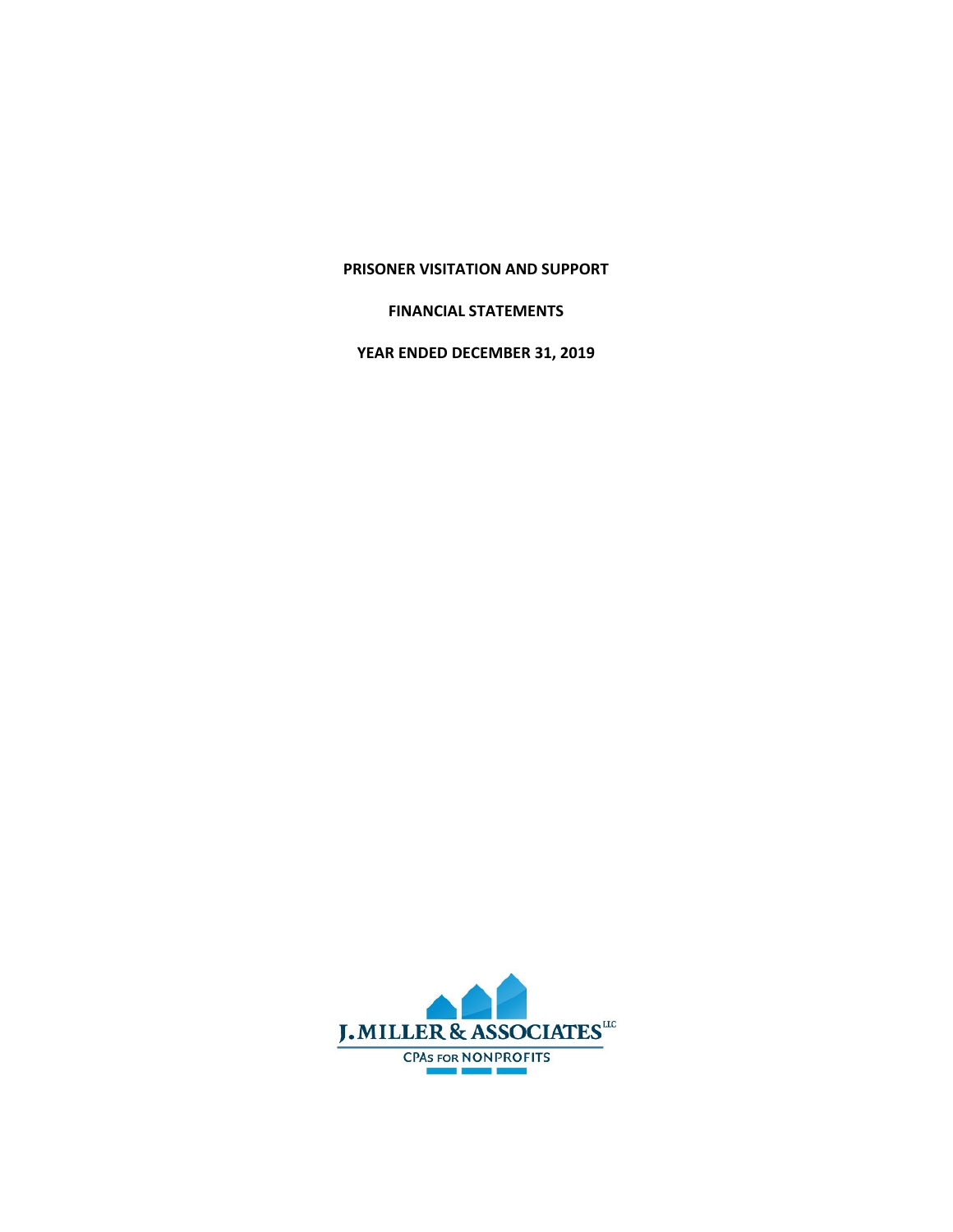# **PRISONER VISITATION AND SUPPORT TABLE OF CONTENTS YEAR ENDED DECEMBER 31, 2019**

|                                         | Page           |
|-----------------------------------------|----------------|
| <b>INDEPENDENT AUDITOR'S REPORT</b>     | 1              |
| <b>FINANCIAL STATEMENTS</b>             |                |
| <b>Statement of Financial Position</b>  | 3              |
| <b>Statement of Activities</b>          | $\overline{4}$ |
| <b>Statement of Functional Expenses</b> | 5              |
| <b>Statement of Cash Flows</b>          | 6              |
| <b>Notes to Financial Statements</b>    | 7              |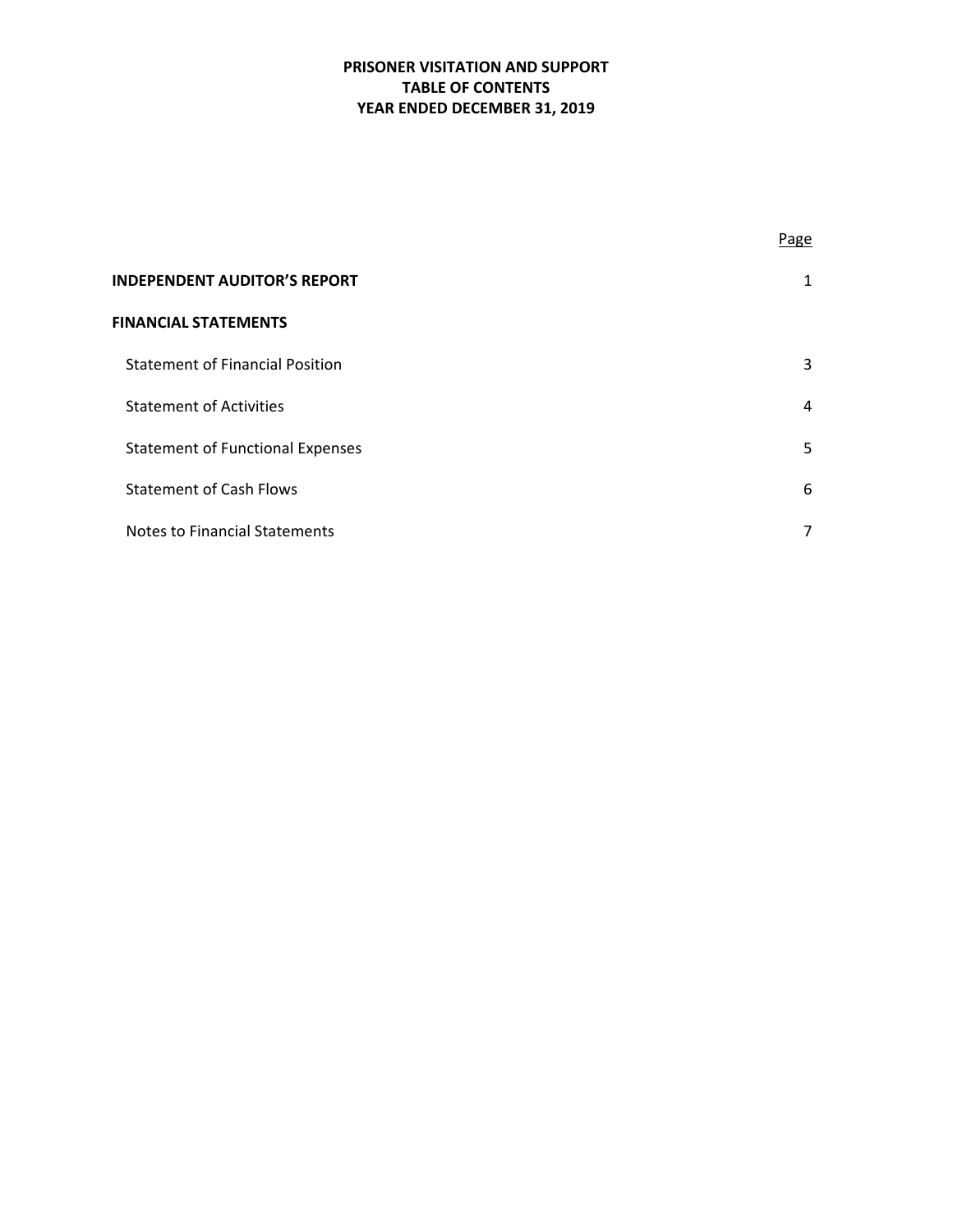

## **INDEPENDENT AUDITOR'S REPORT**

To the Board of Directors Prisoner Visitation and Support Philadelphia, Pennsylvania

## **Report on the Financial Statements**

We have audited the accompanying financial statements of Prisoner Visitation and Support (a nonprofit organization) which comprise the statement of financial position as of December 31, 2019, and the related statement of activities, functional expenses, and cash flows for the year then ended and the related notes to the financial statements.

## *Management's Responsibility for the Financial Statements*

Management is responsible for the preparation and fair presentation of these financial statements in accordance with accounting principles generally accepted in the United States of America; this includes the design, implementation, and maintenance of internal control relevant to the preparation and fair presentation of financial statements that are free from material misstatement, whether due to fraud or error.

#### *Auditor's Responsibility*

Our responsibility is to express an opinion on these financial statements based on our audit. We conducted our audit in accordance with auditing standards generally accepted in the United States of America. Those standards require that we plan and perform the audit to obtain reasonable assurance about whether the financial statements are free from material misstatement.

An audit involves performing procedures to obtain audit evidence about the amounts and disclosures in the financial statements. The procedures selected depend on the auditor's judgment, including the assessment of the risks of material misstatement of the financial statements, whether due to fraud or error. In making those risk assessments, the auditor considers internal control relevant to the entity's preparation and fair presentation of the financial statements in order to design audit procedures that are appropriate in the circumstances, but not for the purpose of expressing an opinion on the effectiveness of the entity's internal control. Accordingly, we express no such opinion. An audit also includes evaluating the appropriateness of accounting policies used and the reasonableness of significant accounting estimates made by management, as well as evaluating the overall presentation of the financial statements.

We believe that the audit evidence we have obtained is sufficient and appropriate to provide a basis for our audit opinion.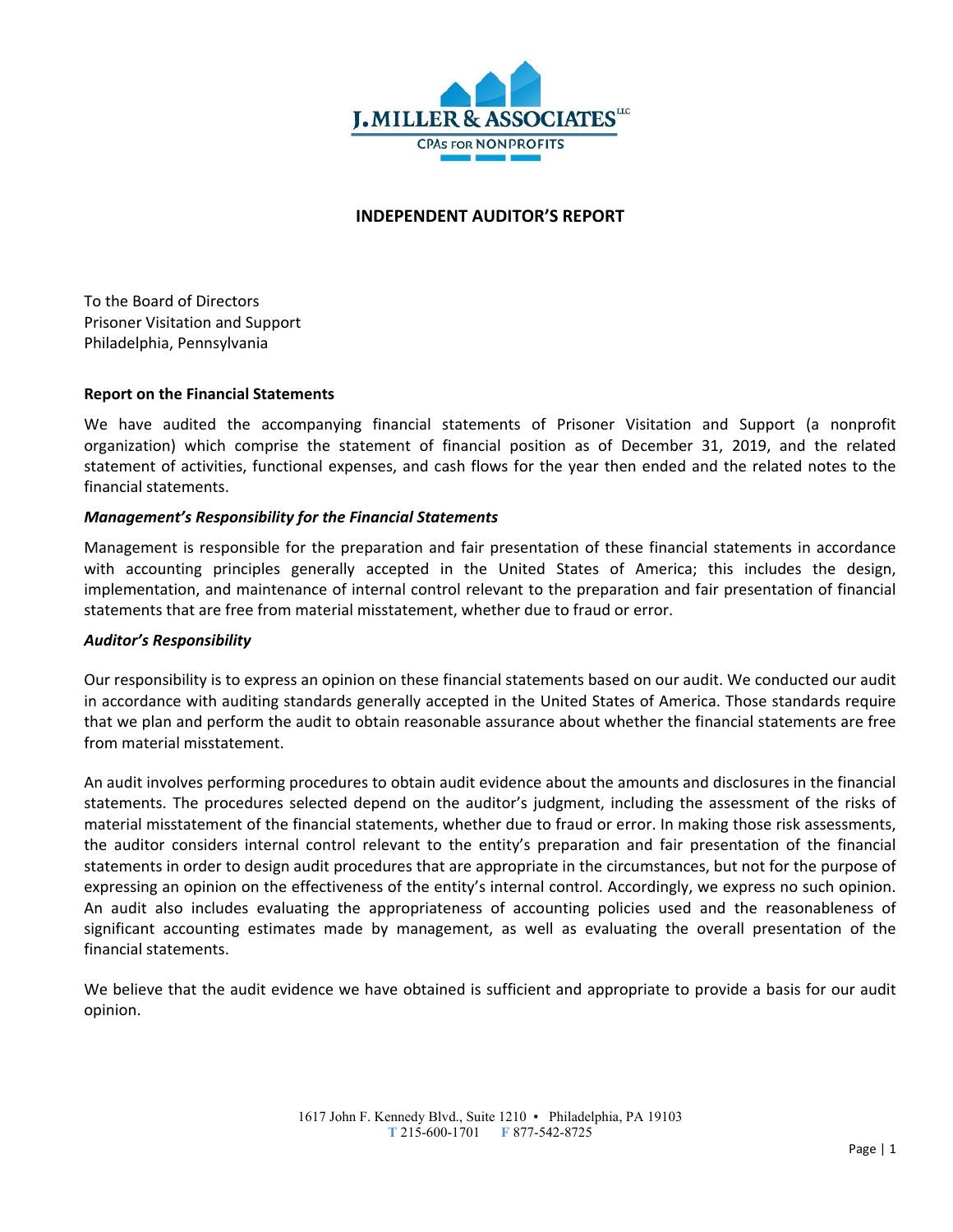# **Opinion**

In our opinion, the financial statements referred to above present fairly, in all material respects, the financial position of Prisoner Visitation and Support as of December 31, 2019, and the changes in its net assets and its cash flows for the year then ended in accordance with accounting principles generally accepted in the United States of America.

*J. Miller & Associates, LLC* 

# **J. MILLER & ASSOCIATES, LLC**

Philadelphia, Pennsylvania July 20, 2021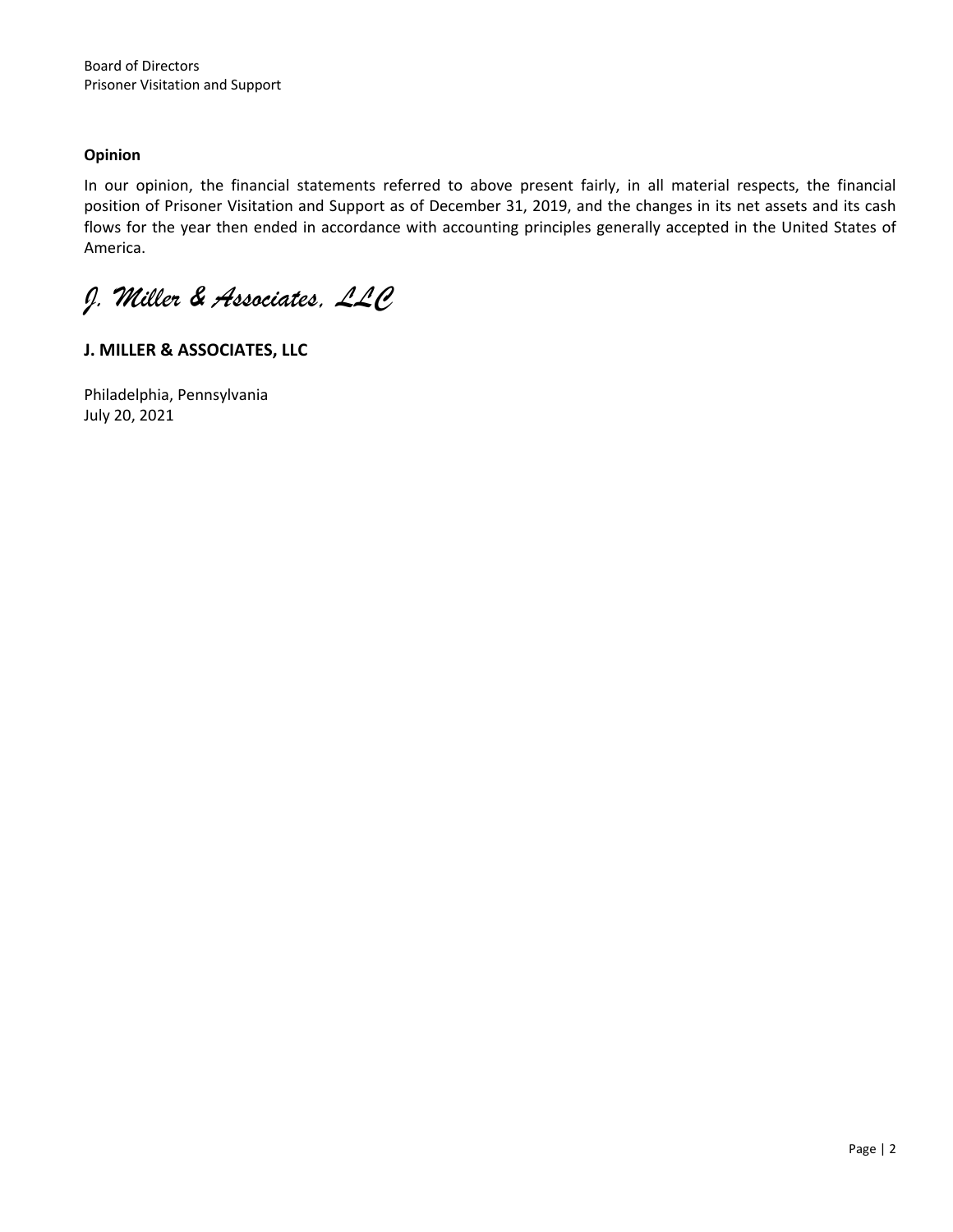# **PRISONER VISITATION AND SUPPORT STATEMENT OF FINANCIAL POSITION DECEMBER 31, 2019**

## **ASSETS**

| Cash and cash equivalents                          | \$ | 13,464 |
|----------------------------------------------------|----|--------|
| Investment fund - board designated                 |    | 65,453 |
| Prepaid expenses                                   |    | 1,293  |
| <b>Total Assets</b>                                | Ŝ. | 80,210 |
| <b>LIABILITIES</b>                                 |    |        |
| Accounts payable                                   | \$ | 3,625  |
| <b>Total Liabilities</b>                           |    | 3,625  |
| <b>NET ASSETS</b>                                  |    |        |
| <b>Without Donor Restrictions</b>                  |    |        |
| Undesignated                                       |    | 11,132 |
| Board designated                                   |    | 65,453 |
| <b>Total Net Assets Without Donor Restrictions</b> |    | 76,585 |
| <b>Total Liabilities and Net Assets</b>            | \$ | 80,210 |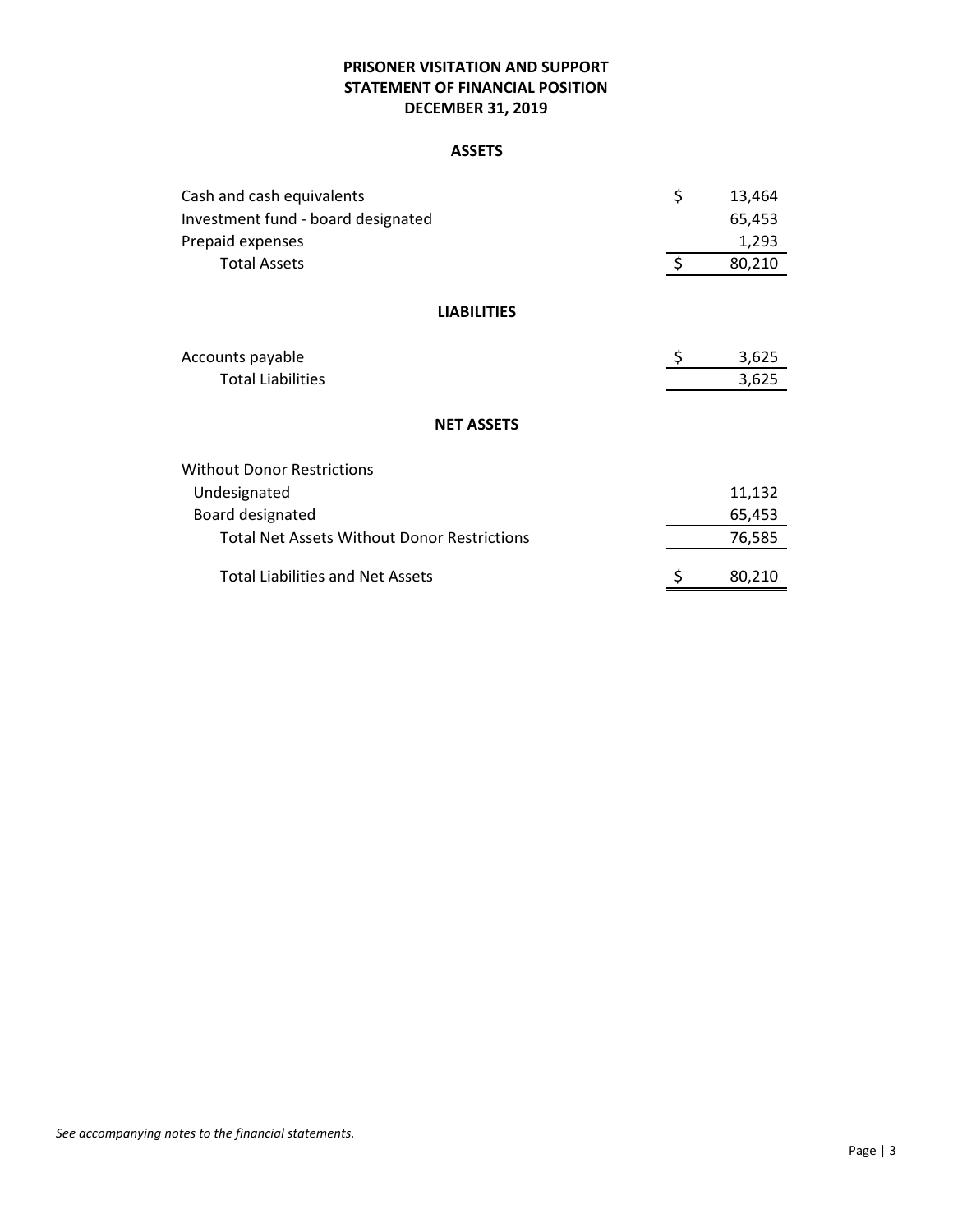# **PRISONER VISITATION AND SUPPORT STATEMENT OF ACTIVITIES YEAR ENDED DECEMBER 31, 2019**

# **Revenue and Support**

| Grants and contributions                                     | \$<br>172,562 |
|--------------------------------------------------------------|---------------|
| <b>Bequest</b>                                               | 24,637        |
| Interest and dividends                                       | 2,416         |
| Net unrealized gains and losses                              | 10,564        |
| Other Income                                                 | 672           |
| <b>Total Revenue and Support</b>                             | 210,851       |
|                                                              |               |
| <b>Expenses</b>                                              |               |
| Program                                                      | 99,927        |
| Management and general                                       | 63,354        |
| <b>Fundraising</b>                                           | 37,887        |
| <b>Total Expenses</b>                                        | 201,168       |
|                                                              |               |
| <b>Change in Net Assets</b>                                  | 9,683         |
| Net Assets Without Donor Restrictions, Beginning of the Year | 66,902        |
| Net Assets Without Donor Restrictions, End of the Year       | \$<br>76,585  |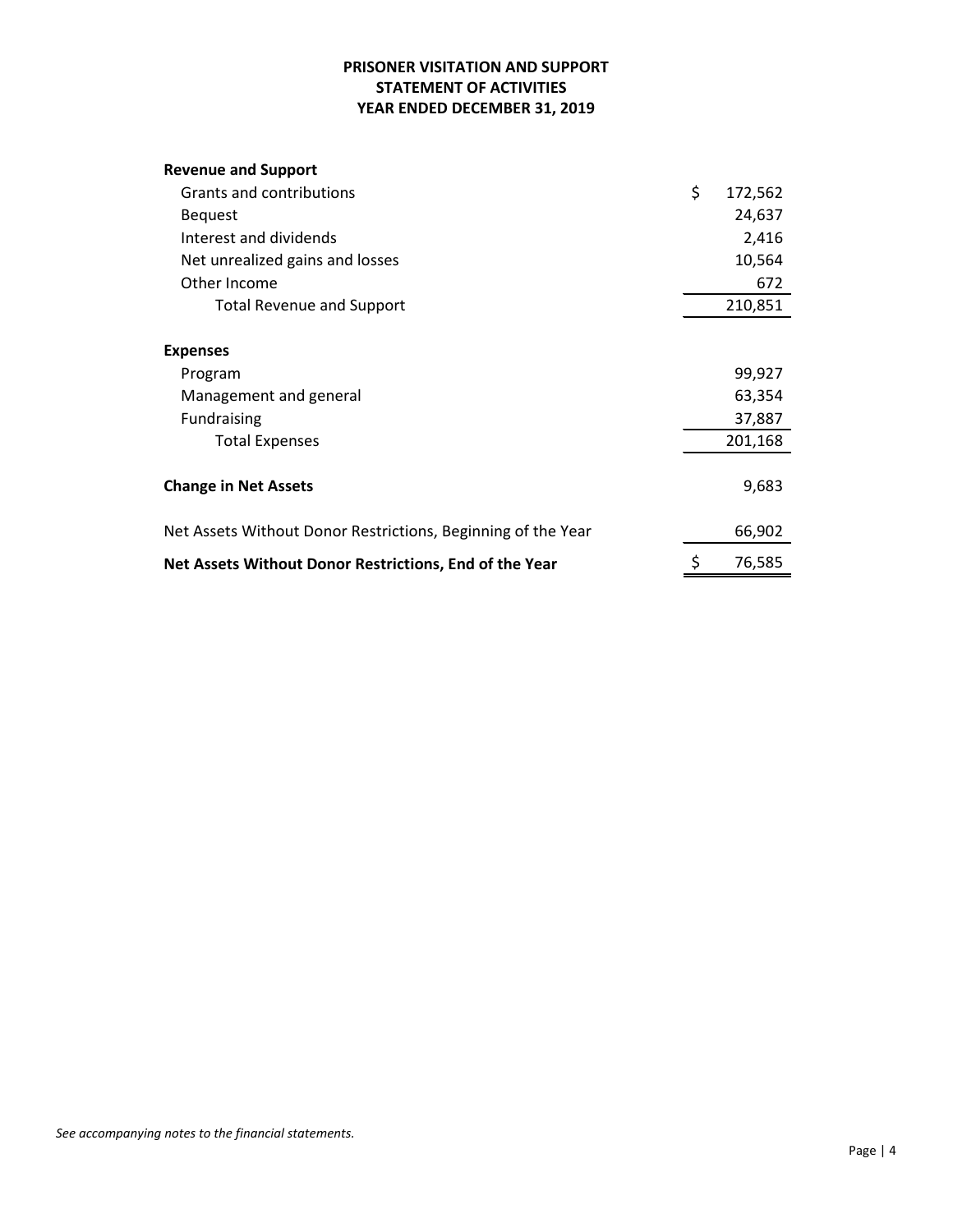# **PRISONER VISITATION AND SUPPORT STATEMENT OF FUNCTIONAL EXPENSES YEAR ENDED DECEMBER 31, 2019**

|                          | Management |        |             |        |             |        |        |         |  |        |
|--------------------------|------------|--------|-------------|--------|-------------|--------|--------|---------|--|--------|
| Description              | Program    |        | and General |        | Fundraising |        | Total  |         |  |        |
| Salary                   | \$         | 31,927 | \$          | 28,839 | \$          | 16,613 |        | 77,379  |  |        |
| Payroll taxes            |            | 2,739  |             | 2,474  |             | 1,425  |        | 6,638   |  |        |
| <b>Employee benefits</b> |            | 6,510  |             | 5,155  |             | 2,685  |        | 14,350  |  |        |
| Insurance                |            | 3,944  | 1,758       |        |             |        |        | 5,702   |  |        |
| <b>Bank fees</b>         |            |        | 1,258       |        |             |        |        | 1,258   |  |        |
| Conferences              |            | 30,761 |             |        |             |        |        | 30,761  |  |        |
| Equipment                |            |        | 859         |        |             |        |        | 859     |  |        |
| Information technology   | 105        |        | 103         |        | 103         |        |        | 311     |  |        |
| Miscellaneous expenses   | 4,345      |        |             | 2,173  |             | 2,173  |        | 8,691   |  |        |
| Occupancy                | 6,294      |        |             |        |             | 5,685  | 3,275  |         |  | 15,254 |
| Office supplies          | 475        |        |             | 461    |             | 461    |        | 1,397   |  |        |
| Payroll fees             | 470        |        | 424         |        | 244         |        |        | 1,138   |  |        |
| Pension                  | 4,222      |        |             |        | 5,044       |        | 3,844  |         |  | 13,110 |
| Postage                  | 580        |        | 129         |        | 580         |        |        | 1,289   |  |        |
| Printing                 | 6,485      |        | 3,242       |        | 6,484       |        | 16,211 |         |  |        |
| Professional fees        |            |        |             | 5,750  |             |        |        | 5,750   |  |        |
| Travel                   |            | 1,070  |             |        |             |        |        | 1,070   |  |        |
| <b>Total Expenses</b>    | \$         | 99,927 | \$          | 63,354 | \$          | 37,887 | \$     | 201,168 |  |        |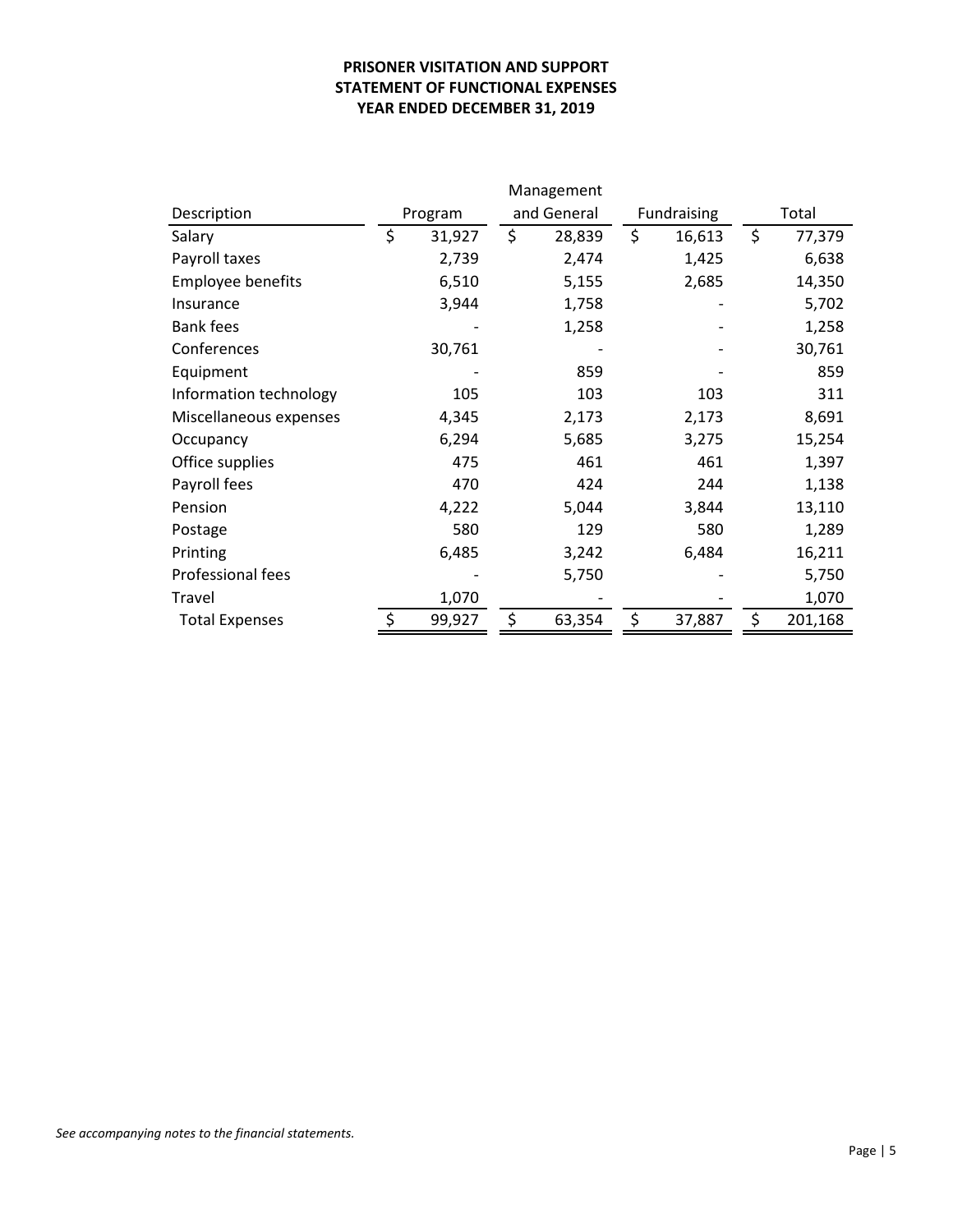# **PRISONER VISITATION AND SUPPORT STATEMENT OF CASH FLOW YEAR ENDED DECEMBER 31, 2019**

| <b>CASH FLOWS FROM OPERATING ACTIVITIES</b>                  |    |           |
|--------------------------------------------------------------|----|-----------|
| Change in net assets                                         | \$ | 9,683     |
| Adjustments to reconcile change in net assets without        |    |           |
| donor restrictions to net cash used in operating activities: |    |           |
| Unrealized gains and losses                                  |    | (10, 564) |
| Increase in:                                                 |    |           |
| Prepaid expenses                                             |    | (1,293)   |
| Decrease in:                                                 |    |           |
| Accounts payable                                             |    | (7, 592)  |
| Net cash used in Operating Activities                        |    | (9,766)   |
| <b>CASH FLOWS FROM INVESTING ACTIVITIES</b>                  |    |           |
| Reinvestment of dividends                                    |    | (1, 183)  |
| Net cash used in Investing Activities                        |    | (1,183)   |
|                                                              |    |           |
| <b>NET DECREASE IN CASH</b>                                  |    | (10, 949) |
| Cash and cash equivalents - Beginning of Year                |    | 24,413    |
|                                                              |    |           |
| CASH AND CASH EQUIVALENTS - END OF YEAR                      | Ş  | 13,464    |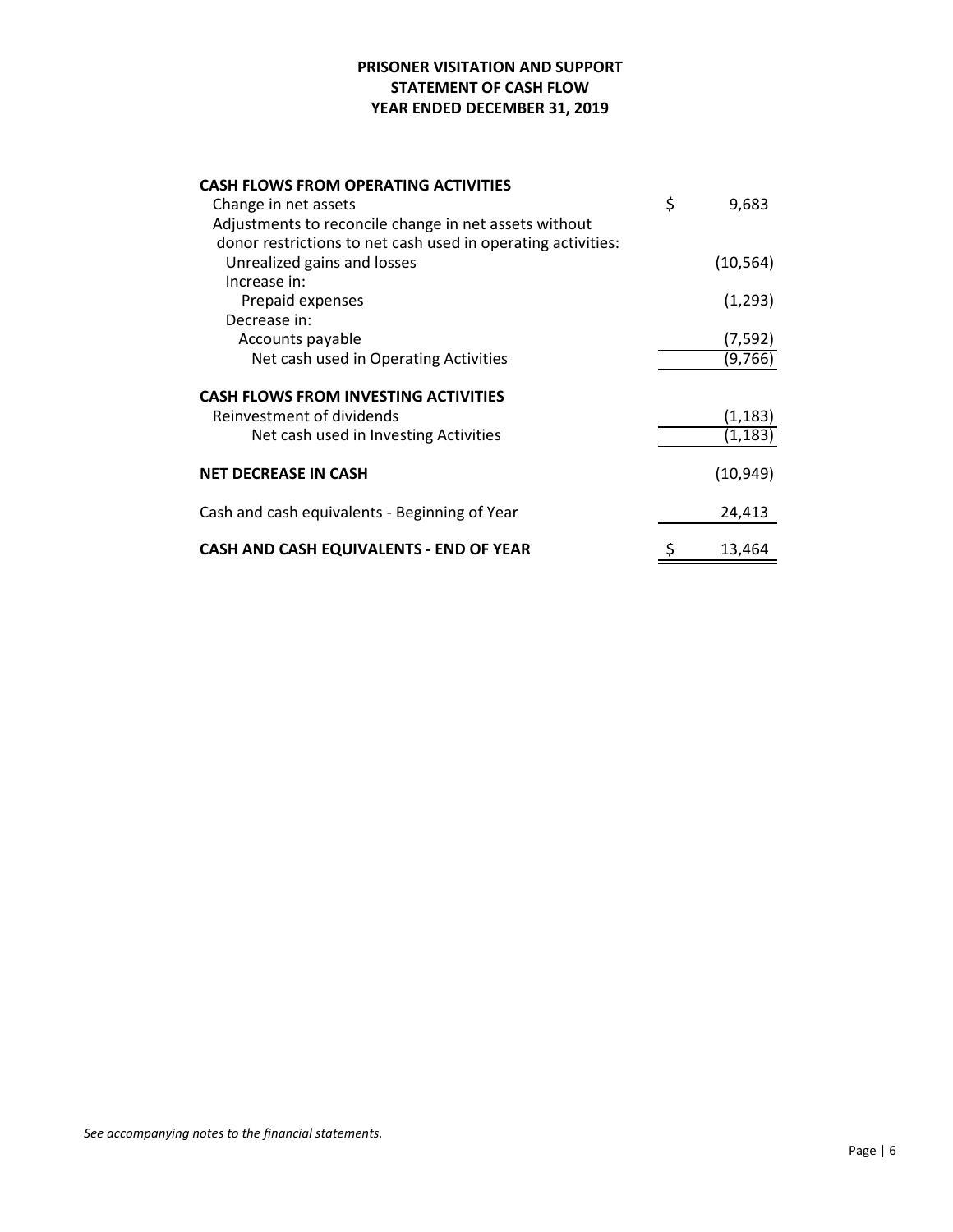### **NOTE 1 SUMMARY OF SIGNIFICANT ACCOUNTING POLICIES**

## **Nature of Operations**

Prisoner Visitation and Support ("PVS") is a nationwide nonprofit organization of volunteers who visit federal and military prisons throughout the United States. Founded in 1968, PVS has more than 400 volunteers who visit in over 100 prisons across the country. PVS is authorized by both the Federal Bureau of Prisons and the Department of Defense to visit prisoners in their facilities.

The primary focus of PVS is to provide prisoners with regular face-to-face contact from the world outside of prison to help them cope with prison life, and to prepare them for a successful re‐entry into society. PVS gives priority to prisoners who do not ordinarily receive visits from family and friends, want or need visits, are in solitary confinement, on death row or are serving long sentences.

PVS is a non‐sectarian, independent organization that has no political, religious, or social agenda. PVS' role is to simply listen to prisoners, care about them, and discuss things that interest them, without judgment. In order to be the best visitors and support for those incarcerated, PVS provides extensive initial and refresher training for volunteers throughout the year as well as an in‐person conference.

PVS relies on hands‐on support from visitors and other volunteers to assist its small staff in planning trainings, communicating with, and counseling visitors, fundraising, and coordinating with staff at the Bureau of Prisons and Department of Defense.

## **Basis of Accounting**

The financial statements have been prepared on the accrual basis of accounting and accordingly reflect all significant receivables, payables, and other liabilities.

## **Financial Statement Presentation**

PVS is required to report information regarding its financial position and activities according to two categories of net assets: net assets with donor restrictions and net assets without donor restrictions. A description of the net asset categories follows:

*Net Assets Without Donor Restrictions* – Net assets available for use in general operations and not subject to donor (or certain grantor) restrictions. These net assets may be used at the discretion of PVS' management and board and/or designated by the board to be set aside in a fund.

*Net Assets With Donor Restrictions* – Net assets subject to donor (or certain grantor) imposed restrictions. Some donor-imposed restrictions are temporary in nature, such as those that will be met by the passage of time or other events specified by the donor. Other donor‐imposed restrictions are perpetual in nature, where the donor stipulates those resources be maintained in perpetuity. PVS did not have any net assets with donor restrictions at December 31, 2019.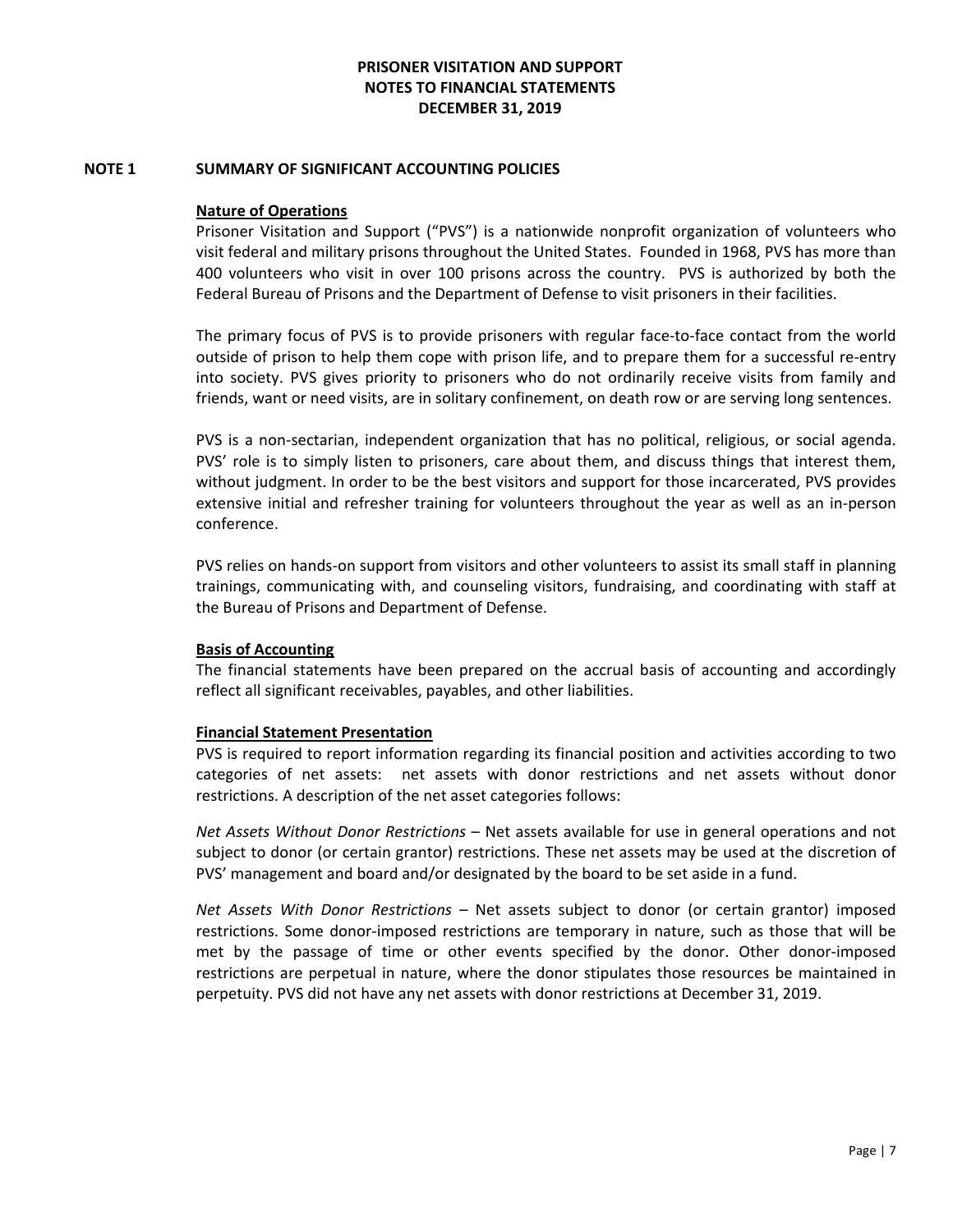## **NOTE 1 SUMMARY OF SIGNIFICANT ACCOUNTING POLICIES (CONTINUED)**

### **Implementation of New Accounting Standards**

PVS has adopted Accounting Standards Update ("ASU") No. 2018‐08 *Not‐for‐Profit Entities: Clarifying the Scope and the Accounting Guidance for Contributions Received and Contributions Made (Topic 958)*. The new guidance helps distinguish if grants and contracts from resource providers are exchange transactions or contributions. Once a transaction is deemed to be a contribution, the ASU provides guidance to determine when a contribution is conditional. Unconditional contributions are recognized immediately and classified as either net assets with or without donor restrictions, while conditional contributions received are accounted for as liability until the barrier to entitlement are overcome, at which point the transaction is recognized as unconditional and classified as either net assets with or without restrictions. The adoption of this standard for the year ended December 31, 2019, did not result in a change in accounting for PVS' revenue.

# **Recent Accounting Pronouncement Not Yet Adopted**

#### **Leases**

In February 2016, the FASB issued ASU 2016‐02 "Leases (Topic 842)." The primary objective of the standard is to increase transparency and comparability among organizations by requiring lessees to recognize lease assets and lease liabilities on the statement of financial position and disclosing key information about leasing arrangements. The new standard clarifies the definition of a lease and causes lessees to recognize leases on the statement of financial position as a lease liability with a corresponding right‐of‐use asset. The standard is effective for fiscal years beginning after December 15, 2021. Early adoption is permitted. PVS is currently evaluating the standard and its impact on the financial statements.

## **Use of Estimates**

The preparation of financial statements in conformity with accounting principles generally accepted, in the United States of America ("GAAP") requires management to make estimates and assumptions that affect certain reported amounts of assets and liabilities and disclosures of contingent assets and liabilities at the date of the financial statements and reported amounts of revenues and expenses during the reporting period. Actual results could differ from those estimates.

## **Cash and Cash Equivalents**

PVS considers all highly liquid investments with an original maturity of three months or less to be cash equivalents.

## **Investment Fund ‐ Board Designated**

PVS' board designated investment fund is reported at fair value. Changes in the fair value of the assets are recognized in the period the change occurs as unrealized gains or losses.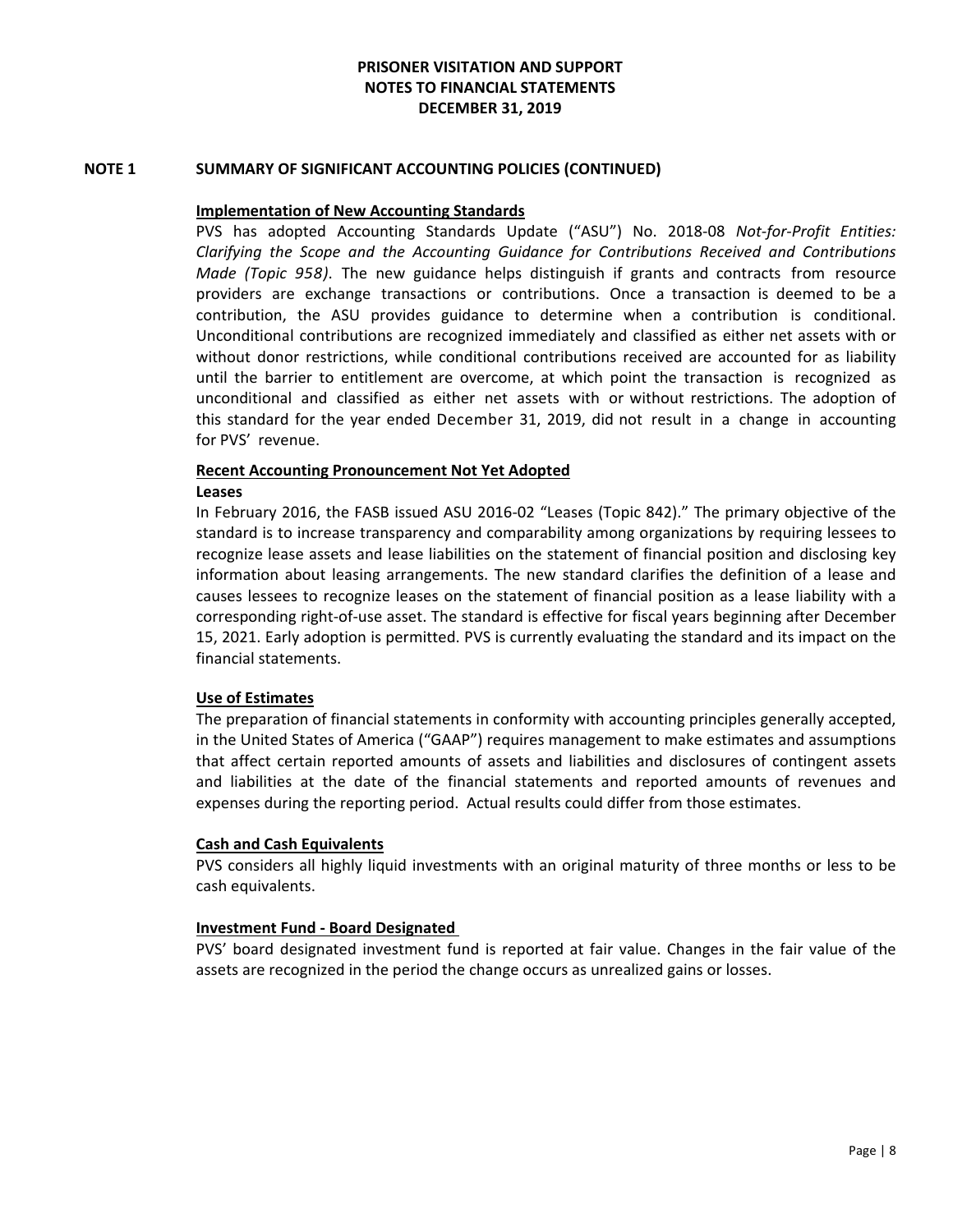### **NOTE 1 SUMMARY OF SIGNIFICANT ACCOUNTING POLICIES (CONTINUED)**

### **Grants and Contributions**

Grants and contributions received are recorded as without donor restrictions or with donor restrictions depending on the existence and/or nature of any donor restrictions.

## **Functional Allocation of Expenses**

The costs of providing the various programs and other activities have been summarized on a functional basis in the statement of activities. The statement of functional expenses presents the natural classification detail of expenses by function. Certain costs are attributed to more than one program or supporting function and are allocated on a reasonable basis that is consistently applied. Accordingly, costs are allocated to program and supporting services based on employees' time for each function, purpose of each expenditure, and service provided for each program.

## **Income Taxes**

PVS is recognized as an organization exempt from federal income tax under Section 501(c)(3) of the Internal Revenue Code of 1986. Accordingly, there is no provision for income taxes. PVS' informational returns are subject to review and examination by Federal tax authorities. PVS is not aware of any activities that would jeopardize its tax‐exempt status. PVS is not aware of any activities that are subject to tax on unrelated business income taxes.

## **NOTE 2 LIQUIDITY AND AVAILABILITY**

Financial assets available for general expenditure, that is, without donor or other restrictions limiting their use, within one year of the statement of financial position date, consist of cash and cash equivalents totaling \$13,464 at December 31, 2019.

PVS regularly monitors liquidity required to meet its operating needs and commitments. PVS maintains its financial assets in cash and cash equivalents with the goal of having funds available to fund near term operating needs as they become due.

# **NOTE 3 INVESTMENT FUND – BOARD DESIGNATED**

In 2003, PVS established a quasi‐endowment fund with the Friends Fiduciary Corporation ("FFC") (See Notes 4 and 5). Under the terms of the agreement, the fund is held and invested by FFC, and any distributions are reinvested. Should PVS cease to exist or disband, the American Friends Service Committee is the residual beneficiary of the remaining funds. As of December 31, 2019, the endowment fund has a value of \$65,453, which is reported in the statement of financial position as investment fund – board designated.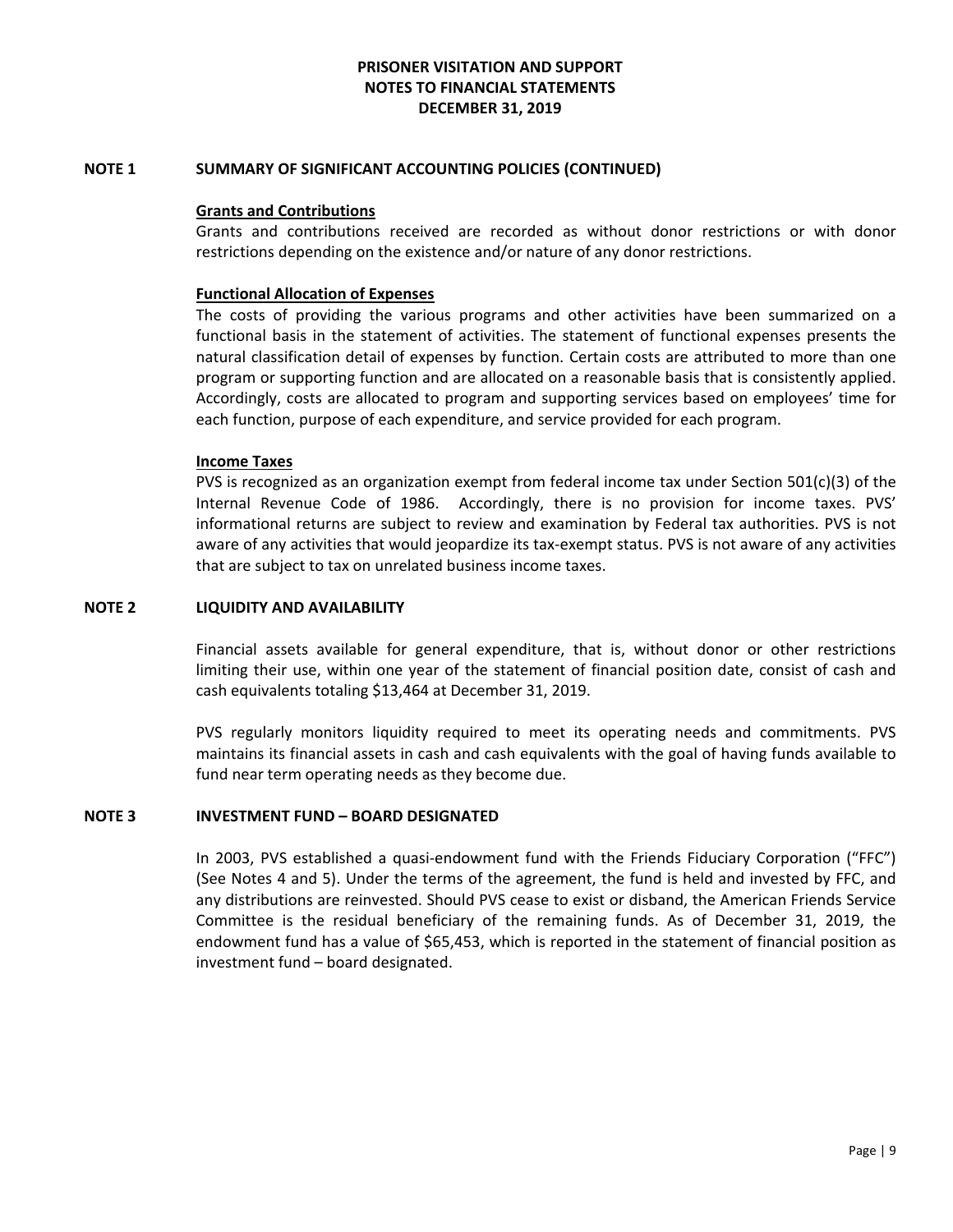#### **NOTE 4 FAIR VALUE MEASUREMENTS**

PVS reports certain assets at fair value in the financial statements. Fair value is defined as the price that would be received to sell an asset or the price that would be paid to dispose of a liability in an orderly transaction between market participants at the measurement date. Inputs used to determine fair value refer broadly to the assumptions that market participants would use in pricing the asset or liability, including assumptions about risk. Inputs may be observable or unobservable. Observable inputs are inputs that reflect the assumptions market participants would use in pricing the asset or liability based on market data obtained from sources independent of the reporting entity. Unobservable inputs are inputs that reflect the reporting entity's own assumptions about the assumptions market participants would use in pricing the asset or liability based on the best information available.

A three‐tier hierarchy categorizes the inputs as follows:

Level 1 – Quoted prices (unadjusted) in active markets for identical assets or liabilities that PVS can access at the measurement date.

Level 2 – Inputs other than quoted prices included within Level 1 that are observable for the asset or liability, either directly or indirectly. These include quoted prices for similar assets or liabilities in active markets, quoted prices for identical or similar assets or liabilities in markets that are not active, inputs other than quoted prices that are observable for the asset or liability, and marketcorroborated inputs.

Level 3 – Unobservable inputs for the asset or liability. In these situations, inputs are developed using the best information available in the circumstances.

Following is a description of the valuation methodologies used for assets measured at fair value.

The investment fund held with the Friends Fiduciary Corporation is based on the fair value of fund investments as reported by the Friends Fiduciary Corporation. These are considered to be Level 3 measurements.

As of December 31, 2019, assets measured at fair value, are as follows:

|                                    |        | Quoted Prices in<br><b>Active Markets</b><br>for Identical<br>Assets |         |                          | Significant Other<br>Observable<br>Inputs |                          | Significant<br>Unobservable<br>Inputs |         |
|------------------------------------|--------|----------------------------------------------------------------------|---------|--------------------------|-------------------------------------------|--------------------------|---------------------------------------|---------|
|                                    | Total  |                                                                      | Level-1 |                          | Level-2                                   |                          |                                       | Level-3 |
| Investment fund - board designated | 65,453 |                                                                      |         | $\overline{\phantom{0}}$ |                                           | -                        |                                       | 65,453  |
| Total investment portfolio         | 65,453 |                                                                      |         | -                        |                                           | $\overline{\phantom{a}}$ |                                       | 65,453  |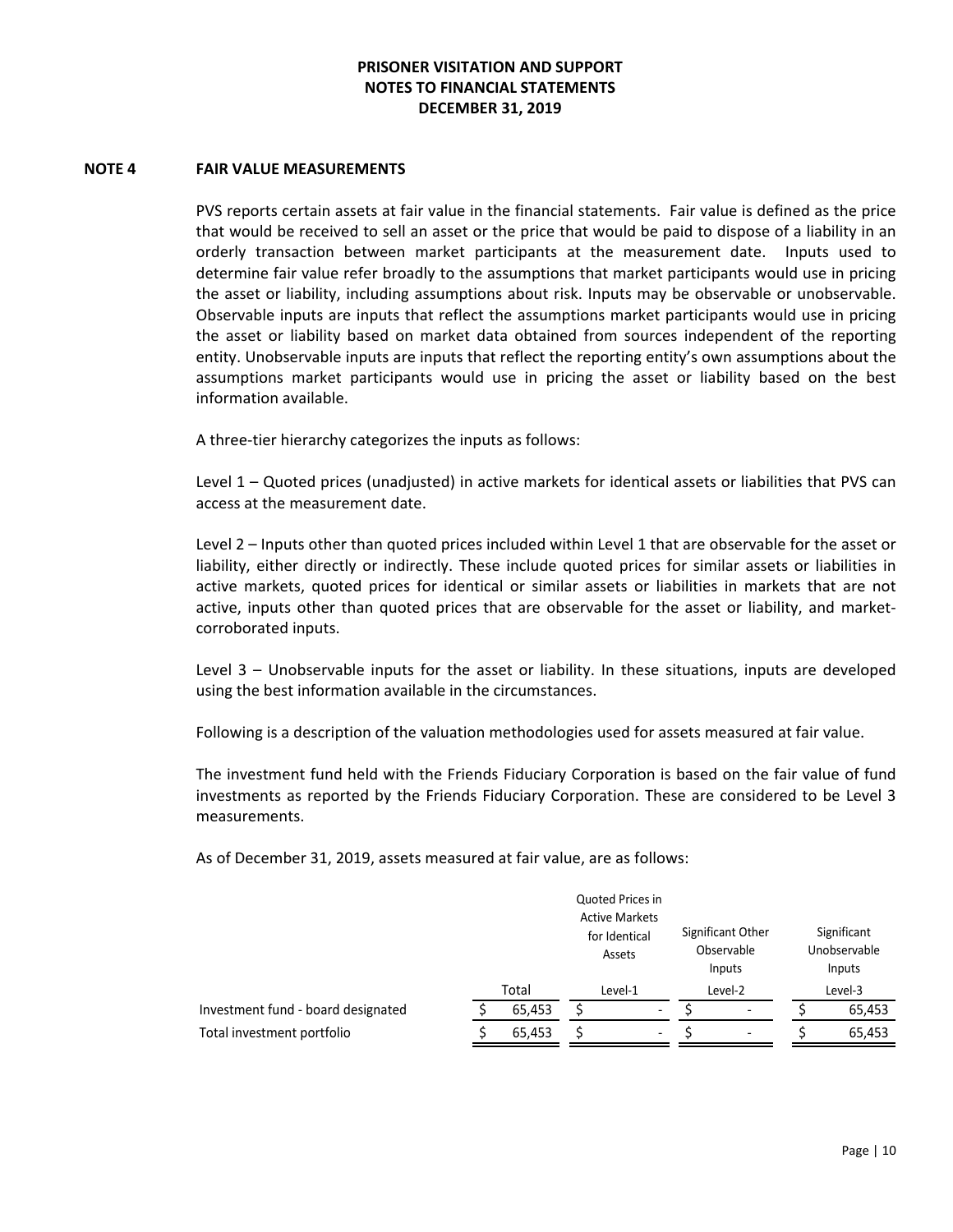### **NOTE 4 FAIR VALUE MEASUREMENTS (CONTINUED)**

The following is a reconciliation of the beginning and ending balance of the investment fund – board designated is measured at fair value on a recurring basis using significant unobservable inputs (Level 3) for the year ended December 31, 2019:

| <b>Beginning Balance</b>                | 53.706 |
|-----------------------------------------|--------|
| Interest and dividend income            | 1.183  |
| Net realized and unrealized gain (loss) | 10.564 |
| <b>Ending Balance</b>                   | 65.453 |

## **NOTE 5 NET ASSETS WITHOUT DONOR RESTRICTIONS ‐ BOARD DESIGNATED**

 Board designated net assets were as follows:

Investment fund - board designated (Note3) \$ 65,453

#### **NOTE 6 RETIREMENT PLAN**

PVS has a Tax‐Sheltered Account Program for participating key employees. Under this plan PVS contributes up to ten percent of the value of employees' salaries to the plan. For the year ended December 31, 2019, PVS contributed \$13,110 to the plan and is included in employee benefits in the accompanying statement of functional expenses.

#### **NOTE 7 COMMITMENT – LEASE**

PVS has a lease agreement under which PVS utilizes approximately 731 square feet of office, at 1501 Cherry St. Second Floor, Suite 204, Philadelphia, PA, 19102. The lease is for two years, at the rate of \$1,028 per month beginning June 1, 2018, and \$1,218 per month beginning July 1, 2019, plus phone and internet fees. The lease expires June 30, 2020. Rent expense for the year ended December 31, 2019, was \$13,476 and is included in occupancy in the statement of functional expenses.

The future minimum obligations on the lease are as follows:

| For Year Ending December 31, |  |         |  |  |  |
|------------------------------|--|---------|--|--|--|
| 2020                         |  | \$7,308 |  |  |  |
| <b>TOTAL</b>                 |  | 7,308   |  |  |  |

#### **NOTE 8 CONCENTRATIONS OF RISKS**

Financial instruments which subject PVS to concentrations of credit risk consist primarily of cash. PVS maintains deposits at financial institutions which at times may exceed federally insured limits. At December 31, 2019, no balance was in excess of the insured limits.